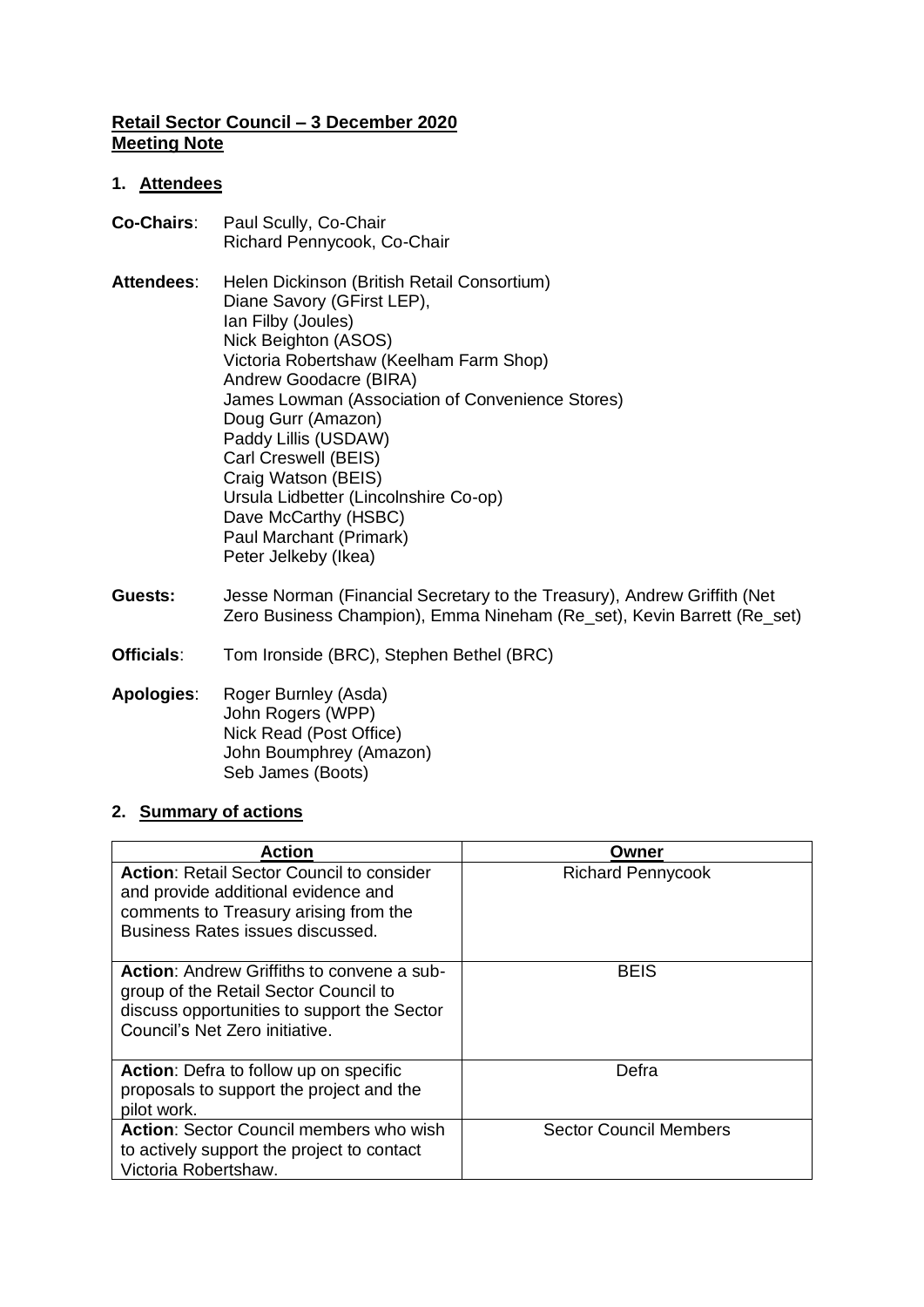**Action: Retail Sector Council to consider** where funding can be found to support the Net Zero initiative.

## **3. Note of Discussion**

#### **a) Welcome, Introductions and Update from the Minister**

The Minister welcomed attendees to the meeting and provided an overview of the agenda. He expressed thanks to retail for the efforts which had been made to reopen successfully and safely. He looked forward to tackling future challenges with the industry in the weeks to come. He welcomed Jesse Norman, the Financial Secretary to the Treasury, to attend the meeting. He also welcomed Andrew Griffith MP, the UK's Net Zero champion, to the meeting.

Richard Pennycook also welcomed attendees to the meeting and noted the agenda's focus on strategic priorities rather than the more tactical Covid interventions.

## **b) Business Rates (Call for Evidence)**

Richard Pennycook welcomed the participation of Jesse Norman. He provided an overview of the Retail Sector Council's submission to the second tranche of the Business Rates Call for Evidence. He particularly emphasised that the Council's focus in developing the submission had been to consider what the industry, rather than individual companies, most required. It was noted that the transformation of the industry, bringing to an end the closed system that had historically existed, had in turn undermined the ability of retail to pass on business rates costs efficiently. This had in turn made a contribution to the distress now being experienced in key parts of the retail industry, one outcome of which has been a sharp increase in vacant buildings. Addressing the broken Business Rates system is therefore essential. Serious consideration should be given to using VAT and/or Corporation Tax to address the shortfall arising from placing the reformed system on a more sustainable footing. Finally, finding effective methods to address the cliff edge in April next year is a priority for retailers. Richard Pennycook invited Jesse Norman to provide an update on the Treasury's progress in its review.

Jesse Norman welcomed the Sector Council's engagement with the Business Rates review. He affirmed that HMT are very attuned to the issue and the players who are impacted. He emphasised that the Government is strongly supportive of the UK retail sector and its contribution in the economy and society. He provided an overview of the measures that government has put in place both to address the Covid outbreak and to support businesses impacted by the crisis. All the same the Government had committed to examine Business Rates in its manifesto, pre-dating the current crisis. He also noted the additional measures announced in the Spending Review, including freezing the multiplier for 2021/22, considering additional Covid reliefs in the new year and providing additional resources to the VOA.

In the discussion that followed, Jesse Norman asked for further information about the proposed reduction in the Business Rates multiplier set out in the Retail Sector Council's submission. In response, it was highlighted that the proposed reduction represented the resulting adjustment that might be expected once the existing position is effectively rebalanced at the next revaluation. Jesse Norman emphasised that the Treasury's goal in responding to the Call for Evidence would be to set out a 10 year roadmap to fundamentally address the issues being identified. Strong support was emphasised from all attendees to an ambitious 10 year forward plan.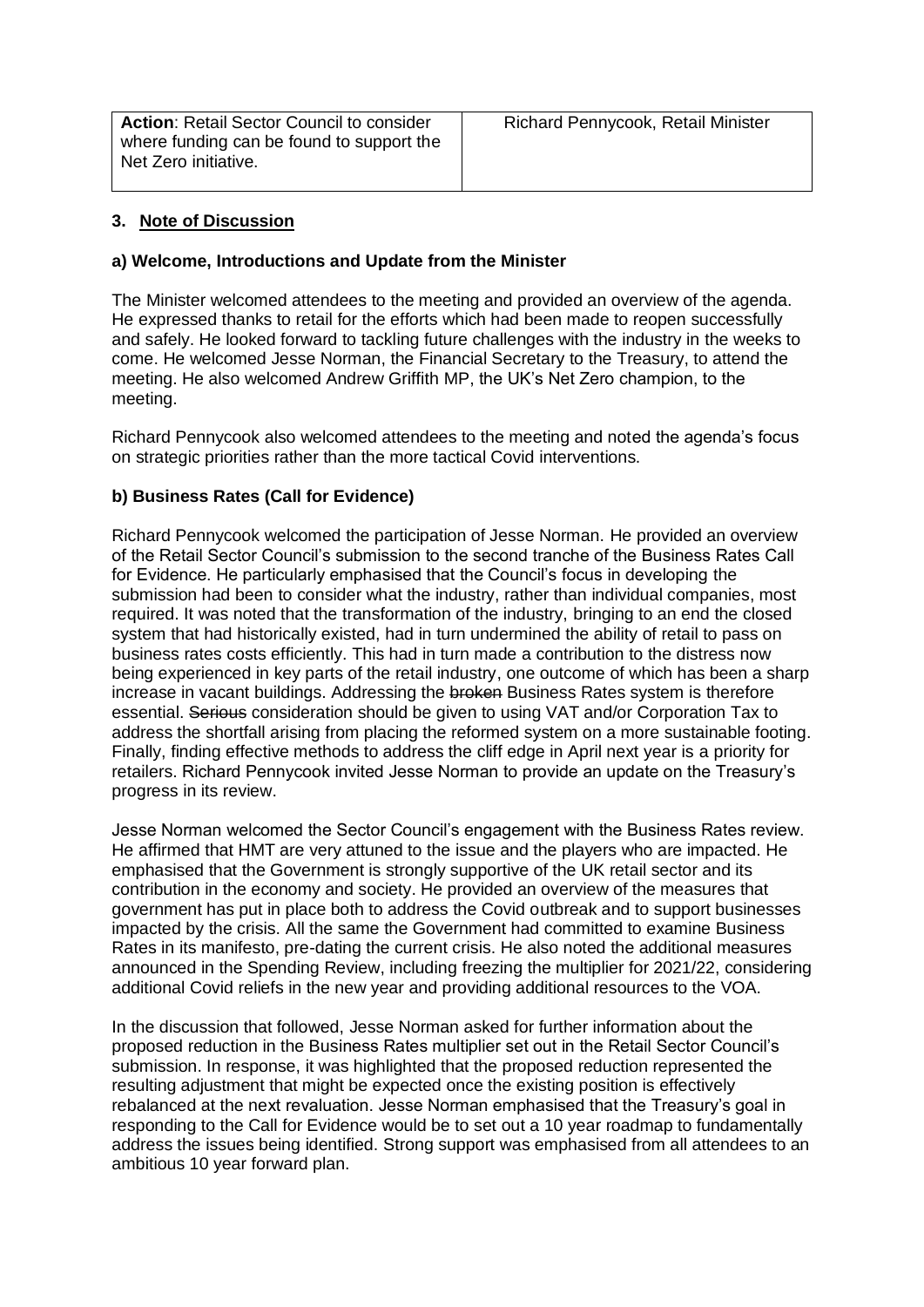Problems with the VOA approach to valuation were highlighted, which was felt to have associated inefficiencies. It was proposed that a de minimis level could be used to reduce the need for individual valuations for lower value properties currently exempt from paying Business Rates in order to save time and resources of the VOA.

The implications of the prospect of a reducing pool of properties that pay Business Rates was highlighted. In a retail context, the future of the industry is both physical and digital. Finding the right balance between those components will be the challenge for most businesses. Against that backdrop, all of the businesses concerned will be looking at where they get the most effective return on investment. It is therefore essential that unsustainable costs of property, particularly Business Rates, are effectively addressed. The council contended, as per their submission to the CfE, that the answer should not be to look to impose additional taxes that fall significantly on the industry in the place of Business Rates, for example in the form of an Online Sales Tax. This is due to concern of shifting the burden to digital retailers. The increased linkage of digital and physical retailing accelerated as a result of the pandemic, the importance of pricing and offer consistency across channels were also highlighted when Jesse Norman expressed surprise that online taxes were not being recommended by the submission.

The need for the underlying market value of a property to be reflected much more quickly as the basis for the rating assessment and the prospect of more frequent valuations were also discussed. Jesse Norman asked about the possible trade off between constraining the volume of appeals and more frequent valuations to ensure a sustainable, affordable system. Sector Council members considered that increased VOA valuation transparency would help to address existing issues which lead to the large volumes of appeals experienced currently.

**Action**: Retail Sector Council to consider and provide additional evidence and comments to Treasury arising from the Business Rates issues discussed.

## **c) Net Zero and the Circular Economy**

Andrew Griffith was welcomed to the meeting in his role as the Net Zero champion. He welcomed the role which the industry had played during the pandemic to ensure the effective provision of goods and services to customers. Net Zero is an incredibly important agenda for the UK government and the role of businesses in achieving the objectives will be key. The retail sector has been invited to join a campaign task force to support the smallest businesses to play their part in contributing to the overarching objectives. Equally, championing innovation and effective approaches is a key route to building positive momentum. Finally, a key area of focus will be to address policy barriers that impeded progress.

Sector Council members welcomed the Government's objectives and emphasised that they are committed to actively supporting this initiative. Victoria Robertshaw outlined the steps that the Sector Council workstream will take to support SME retailers to play their part and introduced the role of Re-set in supporting the initiative. Re\_set gave a presentation summarising the approach and the progress made to date.

The objective is to develop a simple guide for any smaller retailer to understand the role which it can play in the circular economy. This will demystify the issue and boost engagement. The principles will be piloted in a single area to identify how these can best be launched and introduced into businesses in a local area. Effective accreditation will also be explored to promote participation and engagement. Harnessing COP26 also provides a unique opportunity to promote the progress made to date.